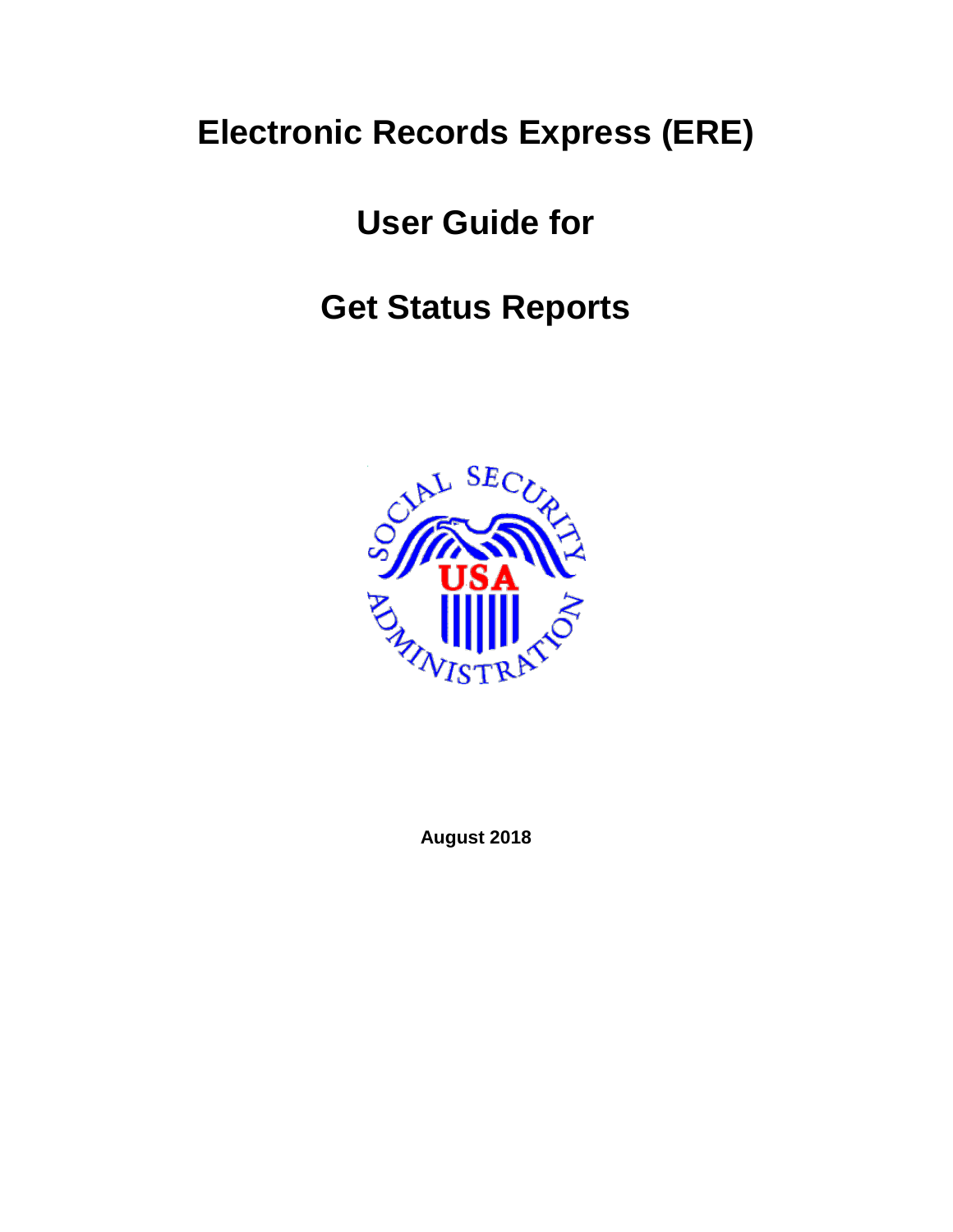# **Table of Contents**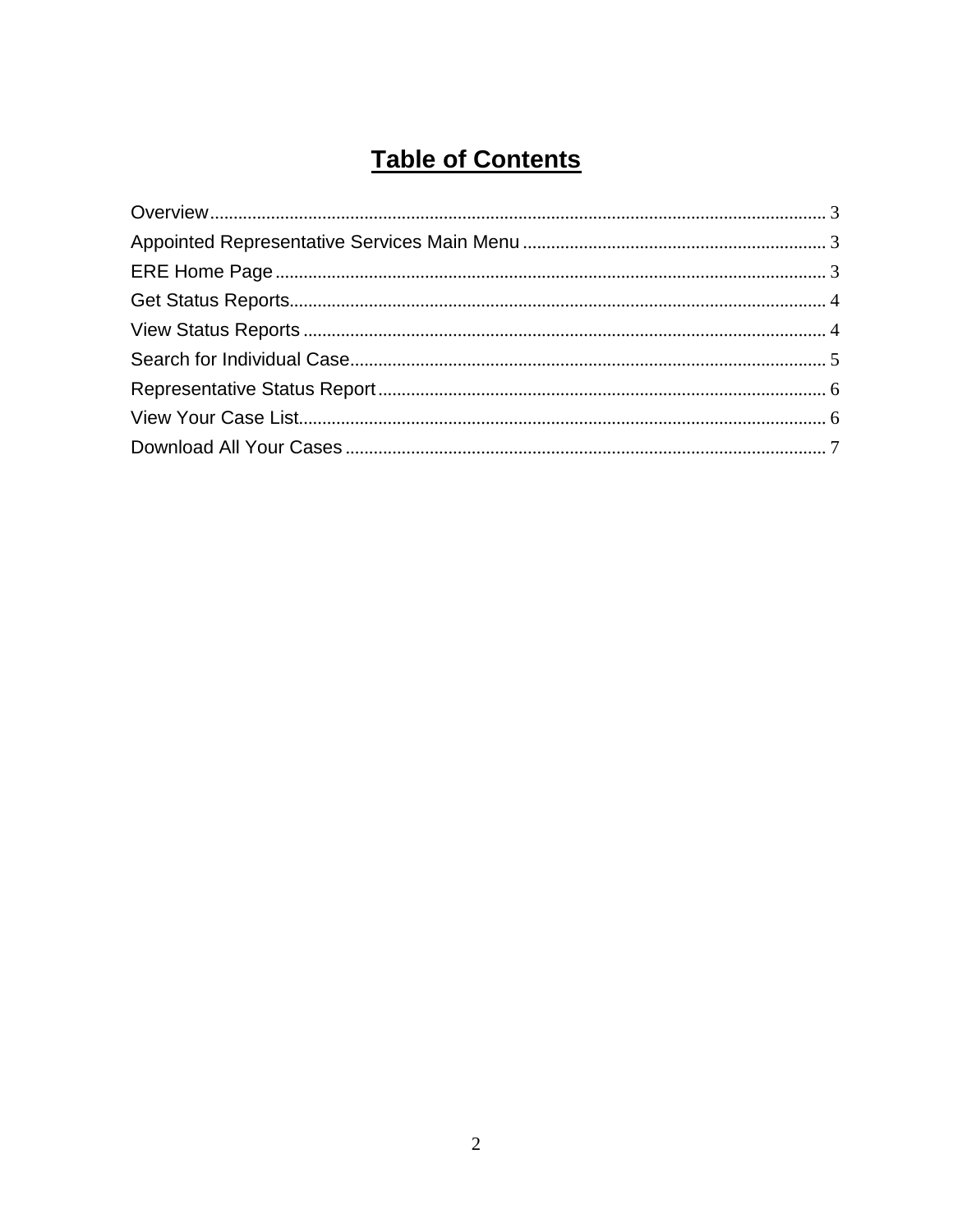#### <span id="page-2-0"></span>**Overview**

The Electronic Records Express (ERE) **Get Status Reports** feature allows you to view the status of your submissions. ERE can only supply information about submissions from your oldest 100 cases.

## <span id="page-2-1"></span>**Appointed Representative Services Main Menu**

Go to the ARS main menu and select **Enter ERE.** 



# <span id="page-2-2"></span>**ERE Home Page**

Select the **Get Status Reports** link in the **Electronic Folder Functions** section.

| Electronic Records Express (ERE)                                                                                 |                                                                      | OMB No. 0960-0767<br><b>Paperwork Reduction Act</b>                                           |
|------------------------------------------------------------------------------------------------------------------|----------------------------------------------------------------------|-----------------------------------------------------------------------------------------------|
| System Notices (1) - System Notice Updated:<br>07/18/2016<br>Sign Up for Email/Text ERE System Notifications     | What's New? - What's New Updated: 05/16/2015                         | Help & Support<br><b>Email:</b><br><b>EETechSupport@ssa.gov</b><br>Call Us (toll free):       |
| Electronic Folder Functions @ Help<br>- Access Claimant's Electronic Folder<br>• Pick Up Files                   | <b>Messaging Functions @ Help</b><br>- Contact OHO Office            | 1-866-691-3061<br><b>2</b> User Resources                                                     |
| · Get Status Reports<br>Evidence Functions @ Help<br>· Send Individual Response<br>• Track Status of Submissions | <b>Account Functions @ Help</b><br>• Manage Your Email Notifications | For your security, please log out<br>and close all Internet windows<br>when you are finished. |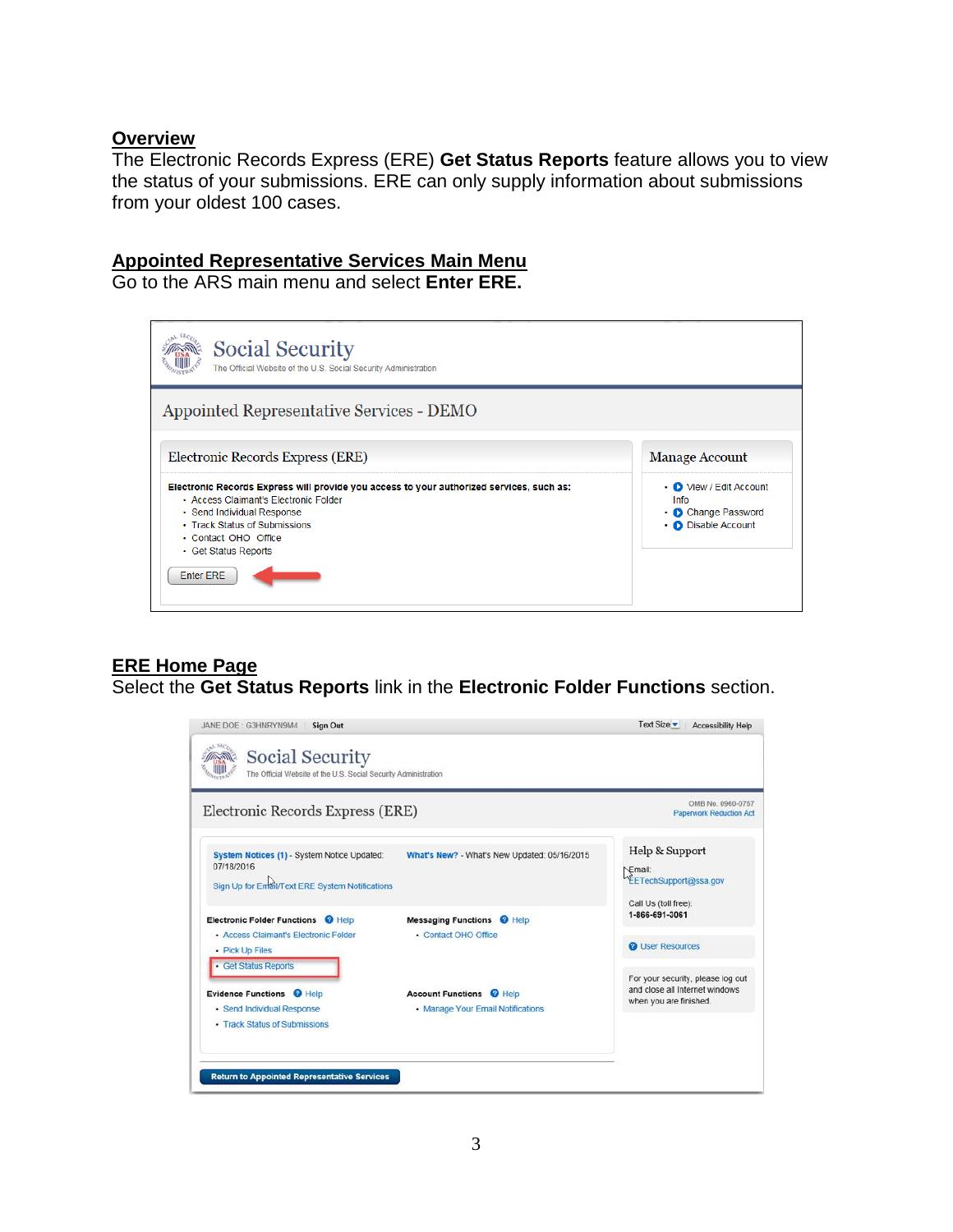### <span id="page-3-0"></span>**Get Status Reports**

Choose your option and select **Submit**.

| <b>Social Security</b><br>The Official Website of the U.S. Social Security Administration |
|-------------------------------------------------------------------------------------------|
| <b>Status Reports</b>                                                                     |
| Appointed Representative Home > ERE Home                                                  |
| <b>Get Status Report</b>                                                                  |
| Please select a status report type:                                                       |
| Get Hearing Office Status Report<br>$\circledcirc$                                        |
| O<br>Get Appeals Council Status Report                                                    |
|                                                                                           |
|                                                                                           |
| <b>Submit</b>                                                                             |

#### <span id="page-3-1"></span>**View Status Reports**

There are three options to review status information for both Hearing Office and Appeals Council cases.

|                    | <b>Social Security</b><br>The Official Website of the U.S. Social Security Administration                                                                                           |
|--------------------|-------------------------------------------------------------------------------------------------------------------------------------------------------------------------------------|
|                    | <b>Hearing Office Status Report</b>                                                                                                                                                 |
|                    | Appointed Representative Home > ERE Home > Status Report Home                                                                                                                       |
|                    | <b>View Status Report</b>                                                                                                                                                           |
| Please select one: |                                                                                                                                                                                     |
|                    | Search for individual case                                                                                                                                                          |
|                    | ● View your list of cases for all hearing offices. (Only your oldest 100 cases by Hearing Request Date will be<br>shown in this quick view. This quick view contains limited data.) |
|                    | © Download all your cases for all hearing offices in a spreadsheet file including additional data.<br><b>2</b> How do I use this spreadsheet file?                                  |
| <b>Submit</b>      |                                                                                                                                                                                     |

- **Search for individual case**: This view contains limited data
- **View your list of cases for all [hearing or appeals] offices:** This view contains limited data
- **Download all your cases for all [hearing or appeals] offices in a spreadsheet file including additional data:** This download contains all data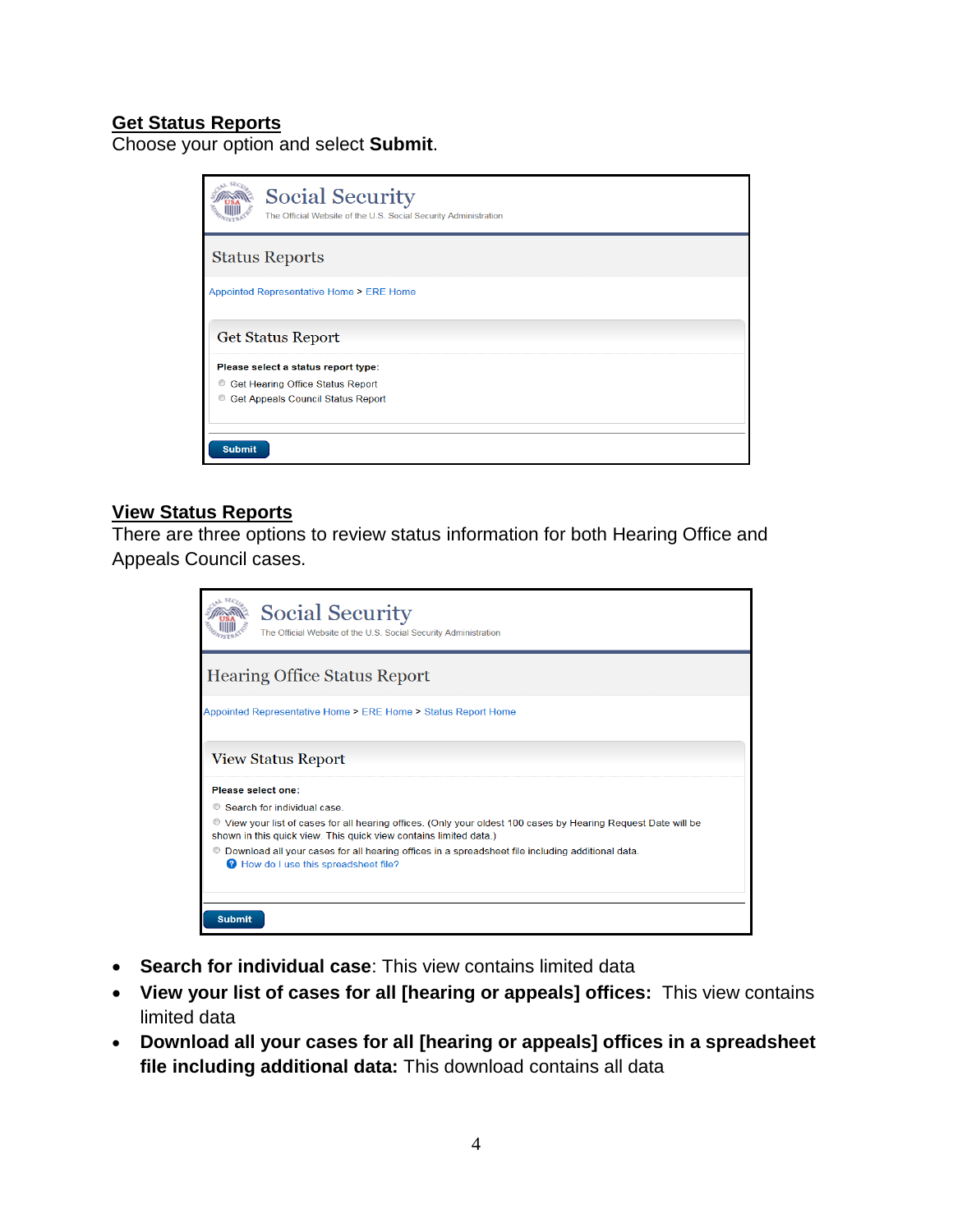### <span id="page-4-0"></span>**Search for Individual Case**

Enter the SSN for the case status you wish to view. You must be on record as the appointed representative for this case, and the case must be currently pending at the Hearing/ Appeals Council level or closed within the past 90 days.

**Step 1 –** Select the **Search for individual case** radio button; enter an SSN.

#### **Step 2** – Select **Submit**.

| <b>Social Security</b><br>The Official Website of the U.S. Social Security Administration                                                                                           |
|-------------------------------------------------------------------------------------------------------------------------------------------------------------------------------------|
| <b>Appeals Council Status Report</b>                                                                                                                                                |
| Appointed Representative Home > ERE Home > Status Report Home                                                                                                                       |
| <b>View Status Report</b>                                                                                                                                                           |
| Please select one:<br>● Search for individual case<br><b>Claimant's Social Security Number (SSN):</b>                                                                               |
| ■ View your list of cases for all appeals offices. (Only your oldest 100 cases by Appeals Request Date will be<br>shown in this quick view. This quick view contains limited data.) |
| © Download all your cases for all appeals offices in a spreadsheet file including additional data.<br>How do I use this spreadsheet file?                                           |
| <b>Submit</b>                                                                                                                                                                       |

**NOTE:** If no results display for the SSN you entered, then the Hearing/ Appeals Council office likely does not show that you are the appointed representative for the SSN you entered. If you believe you received the "SSN not found on your case list" message in error, please contact the Hearing/ Appeals Council office with jurisdiction of the case.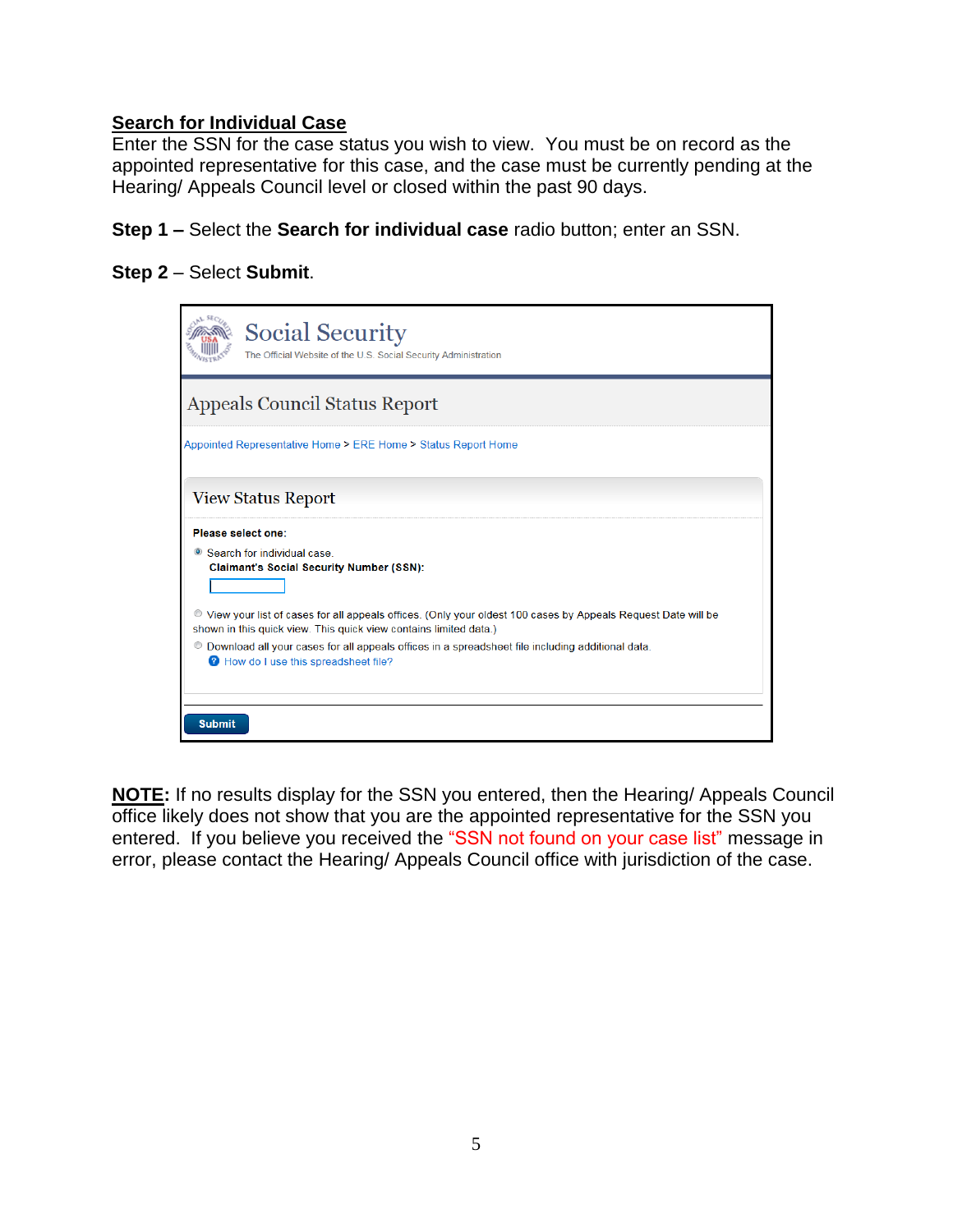#### <span id="page-5-0"></span>**Representative Status Report**

The following case characteristics will display for both Hearing and Appeals Council case, although the column order will differ slightly.

- Claimant Name
- Last 4 of SSN
- Office with Jurisdiction
- Case Status/ Status Date
- Request Date
- Expedited indicator

The Hearing Office Status Report will include the ALJ name.

The Appeals Council Status Report will include an Electronic Case indicator and Transfer Information.

| <b>Social Security</b><br>The Official Website of the U.S. Social Security Administration                                                                      |                         |                                            |                                                   |                                       |                           |                        |                  |
|----------------------------------------------------------------------------------------------------------------------------------------------------------------|-------------------------|--------------------------------------------|---------------------------------------------------|---------------------------------------|---------------------------|------------------------|------------------|
| <b>Appeals Council Status Report</b>                                                                                                                           |                         |                                            |                                                   |                                       |                           |                        |                  |
| Appointed Representative Home > ERE Home > Status Report Home > Status Report Search<br><b>User Instructions</b><br>Representative Status Report for JAN ADLER |                         |                                            |                                                   |                                       |                           |                        |                  |
| <b>Claimant Name</b><br><b>Last, First</b>                                                                                                                     | Last 4 of<br><b>SSN</b> | <b>Case Status /</b><br><b>Status Date</b> | <b>Appeals Office with</b><br><b>Jurisdiction</b> | <b>Transfer</b><br><b>Information</b> | <b>Electronic</b><br>Case | <b>Request</b><br>Date | <b>Expedited</b> |
| Donley, Mirandy                                                                                                                                                | 6106                    | <b>NFW CASE</b><br>12/04/2014              | <b>FAILS CHURCH VA</b>                            |                                       | Yes                       | 12/04/2014             | <b>No</b>        |

### <span id="page-5-1"></span>**View Your Case List**

This quick view provides limited data your oldest 100 cases. If you have fewer than 100 cases pending or recently closed, you will see a list containing all your cases.

| <b>Social Security</b><br>The Official Website of the U.S. Social Security Administration                                                                                           |
|-------------------------------------------------------------------------------------------------------------------------------------------------------------------------------------|
| Appeals Council Status Report                                                                                                                                                       |
| Appointed Representative Home > ERE Home > Status Report Home                                                                                                                       |
| <b>View Status Report</b>                                                                                                                                                           |
| Please select one:                                                                                                                                                                  |
| Search for individual case                                                                                                                                                          |
| • View your list of cases for all appeals offices. (Only your oldest 100 cases by Appeals Request Date will be<br>shown in this quick view. This quick view contains limited data.) |
| Download all your cases for all appeals offices in a spreadsheet file including additional data.<br>How do I use this spreadsheet file?                                             |
| <b>Submit</b>                                                                                                                                                                       |

Once you select **Submit**, the **Representative Status Report** screen will display in the same format as **Search for Individual Case**.